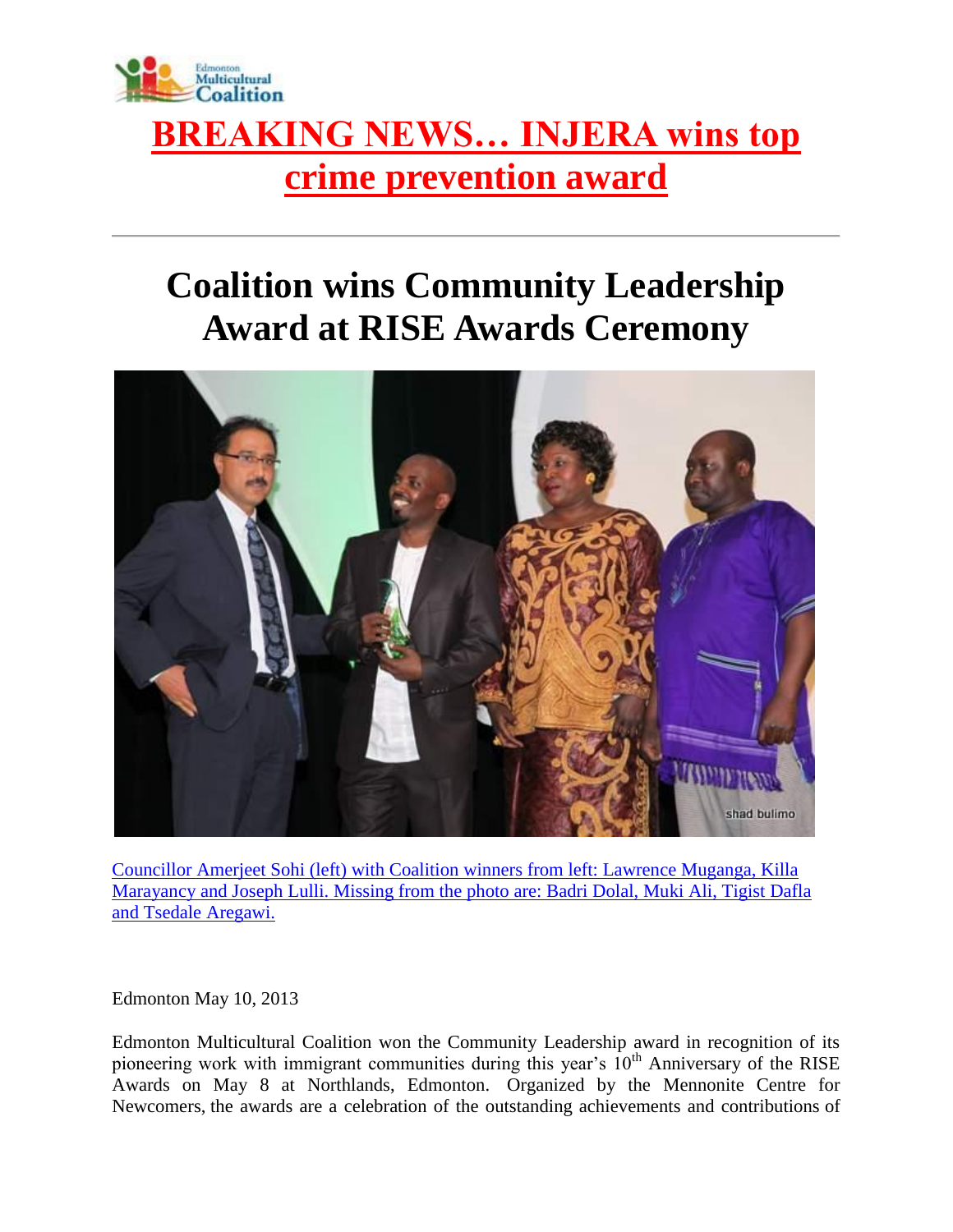

newcomers and innovative support of those who walk alongside them. The Coalition was recognized for its commendable service to the community including but not limited to the areas of ethno-cultural community leadership, education, health promotion, emotional, and social or spiritual advancements. The Coalition team that accepted the award was led by Injera program manager, Lawrence Muganga and included: Joseph Lulli, Killa Marayancy, Badri Dolal, Muki Ali, Tigist Dafla and Tsedale Agegawi. The prestigious award was presented by City Councillor Amarjeet Sohi on behalf of Mayor Stephen Mandel.

The keynote speaker during the glitzy event was Mr Stephen Lewis, a celebrated humanitarian, the UN Secretary-General's Special Envoy for HIV/AIDS in Africa and a distinguished visiting professor at Ryerson University. Mr. Lewis is one of Canada's most influential commentators on social affairs, international development and human rights. He has been named by TIME magazine as one of the 100 most influential people in the world (he was cited in the category which included The Dalai Lama, Bill Gates, Oprah Winfrey, and Nelson Mandela). The event was also graced by the presence of Alberta premier, Alison Redford, Lieutenant Governor of Alberta, Donald S. Ethell, and City of Edmonton Mayor, Stephen Mandel.



[Lawrence Muganga, the Coalition's Injera Manager with Alison Redford, the Alberta Premier at](http://www.emcoalition.ca/wp-content/uploads/2012/01/05-IMG_1491.jpg)  [the RISE Awards ceremony](http://www.emcoalition.ca/wp-content/uploads/2012/01/05-IMG_1491.jpg)